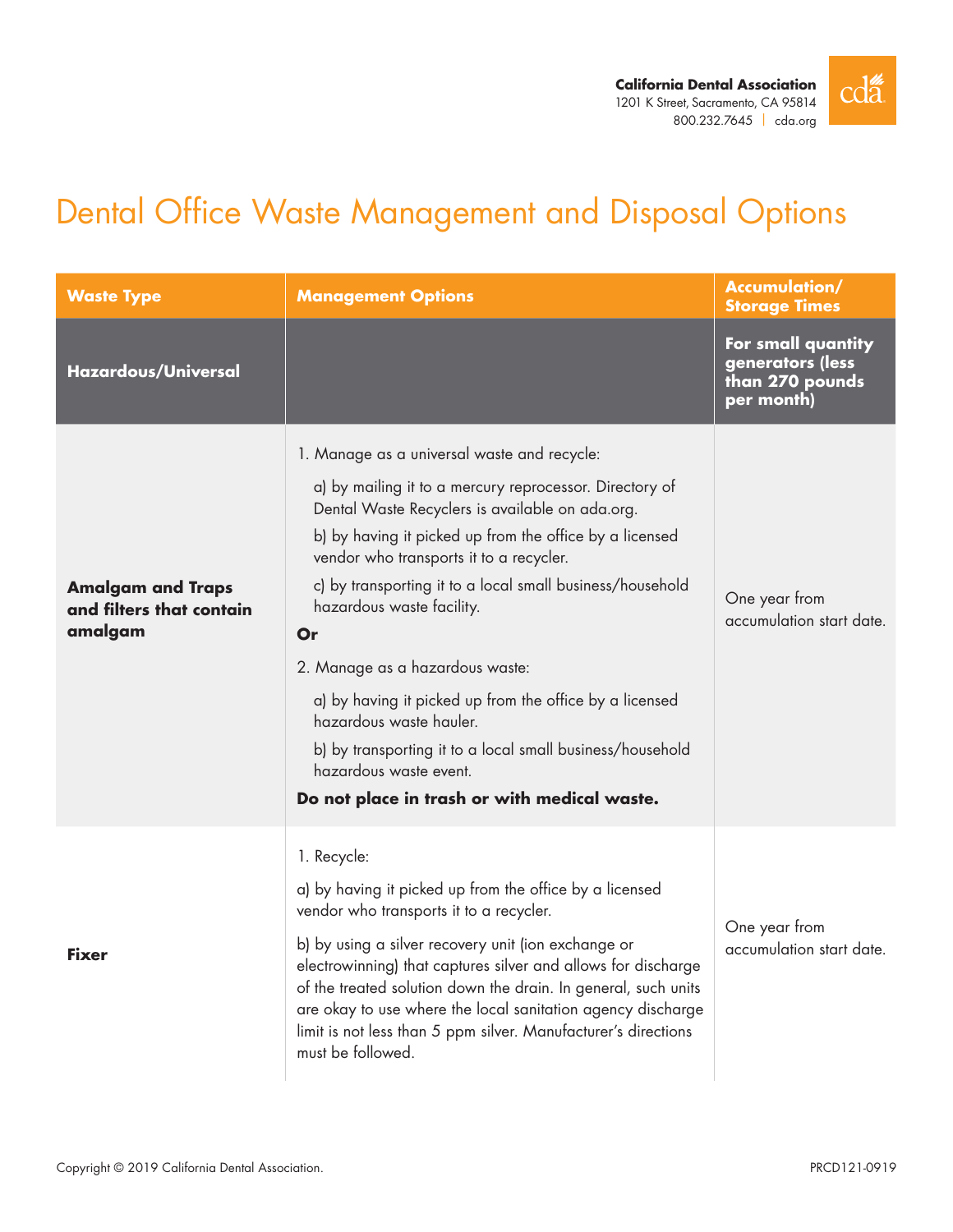| <b>Waste Type</b>                                                 | <b>Management Options</b>                                                                                                                                                                                       | <b>Accumulation/</b><br><b>Storage Times</b> |
|-------------------------------------------------------------------|-----------------------------------------------------------------------------------------------------------------------------------------------------------------------------------------------------------------|----------------------------------------------|
| <b>Fixer</b> (continued)                                          | Or<br>2. Manage as a hazardous waste:<br>a) by having it picked up from the office by a licensed<br>hazardous waste hauler.<br>b) by transporting to a local small business/household<br>hazardous waste event. | One year from<br>accumulation start date.    |
| <b>Developer</b>                                                  | Contact local sanitation agency regarding sewer discharge<br>requirements.                                                                                                                                      | One year from<br>accumulation start date.    |
| X-ray film from patient<br>records to be disposed                 | 1. Send to metal reclaimer.<br>Or<br>2. Manage as hazardous waste.<br>In either situation, sign a HIPAA business associate<br>agreement with the vendor.                                                        | One year from<br>accumulation start date.    |
| <b>Lead foil from film</b><br>packets                             | 1. Send to metal reclaimer.<br>Or<br>2. Manage as hazardous waste.                                                                                                                                              | One year from<br>accumulation start date.    |
| Glutaraldehyde solutions                                          | 1. If allowed by local sanitation agency, neutralize solution<br>with glycine before discharging down the drain.<br>Or<br>2. Manage as hazardous waste.                                                         | One year from<br>accumulation start date.    |
| <b>Vapo-Steril solution</b><br>(hazardous due to<br>flammability) | Manage as hazardous waste or ensure it is nonhazardous<br>before disposal.                                                                                                                                      | One year from<br>accumulation start date.    |
| X-ray system cleaners<br>that contain chromium                    | Manage as hazardous waste.                                                                                                                                                                                      | One year from<br>accumulation start date.    |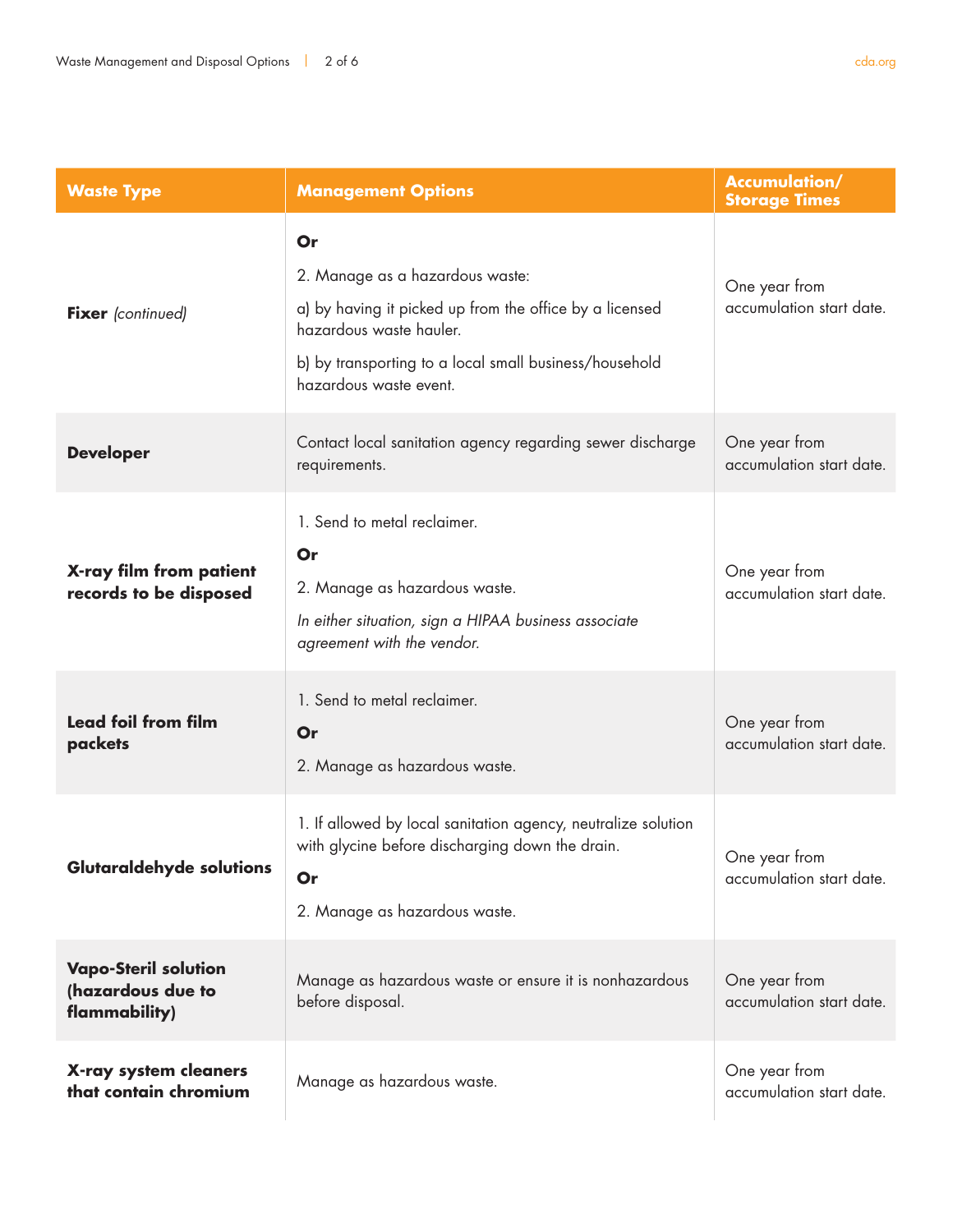| <b>Waste Type</b>                                                                                                                                        | <b>Management Options</b>                                                                                                                                                                                                                                                                                                                                                                               | <b>Accumulation/</b><br><b>Storage Times</b>       |
|----------------------------------------------------------------------------------------------------------------------------------------------------------|---------------------------------------------------------------------------------------------------------------------------------------------------------------------------------------------------------------------------------------------------------------------------------------------------------------------------------------------------------------------------------------------------------|----------------------------------------------------|
| Aerosol cans, not empty                                                                                                                                  | Manage as a universal waste:<br>1. by having it picked up from the office by a licensed<br>hazardous waste hauler.<br>Or<br>2. by transporting it to a local small business/household<br>hazardous waste event.<br>See DTSC document for information on containment<br>requirements, dtsc.ca.gov/HazardousWaste/<br>UniversalWaste/upload/HWM_FS_SB1158.pdf.                                            | No time limit on<br>accumulation and<br>storage    |
| <b>Batteries (all types,</b><br>except car batteries), cell<br>phones, PDAs, pagers,<br>computers, monitors,<br>electronic devices,<br>fluorescent lamps | Manage as universal waste and recycle:<br>1. by locating an e-waste recycler at erecycle.org.<br>2. by arranging for pickup of waste or transporting waste to<br>facility.                                                                                                                                                                                                                              | No time limit on<br>accumulation and<br>storage.   |
| <b>Medical</b>                                                                                                                                           |                                                                                                                                                                                                                                                                                                                                                                                                         |                                                    |
| <b>Sharps</b>                                                                                                                                            | 1. Mail off-site via USPS-approved vendor for<br>treatment/disposal.<br>Or<br>2. Arrange for pickup by medical waste hauler for<br>treatment/disposal.<br>Or<br>3. Treat by DPH-approved permit exempt alternative<br>treatment technology, followed by disposal in regular trash.<br>Or<br>4. Self-transport to a treatment or collection facility or to<br>another generator's facility for pickup. * | No more than 30 days<br>after container is filled. |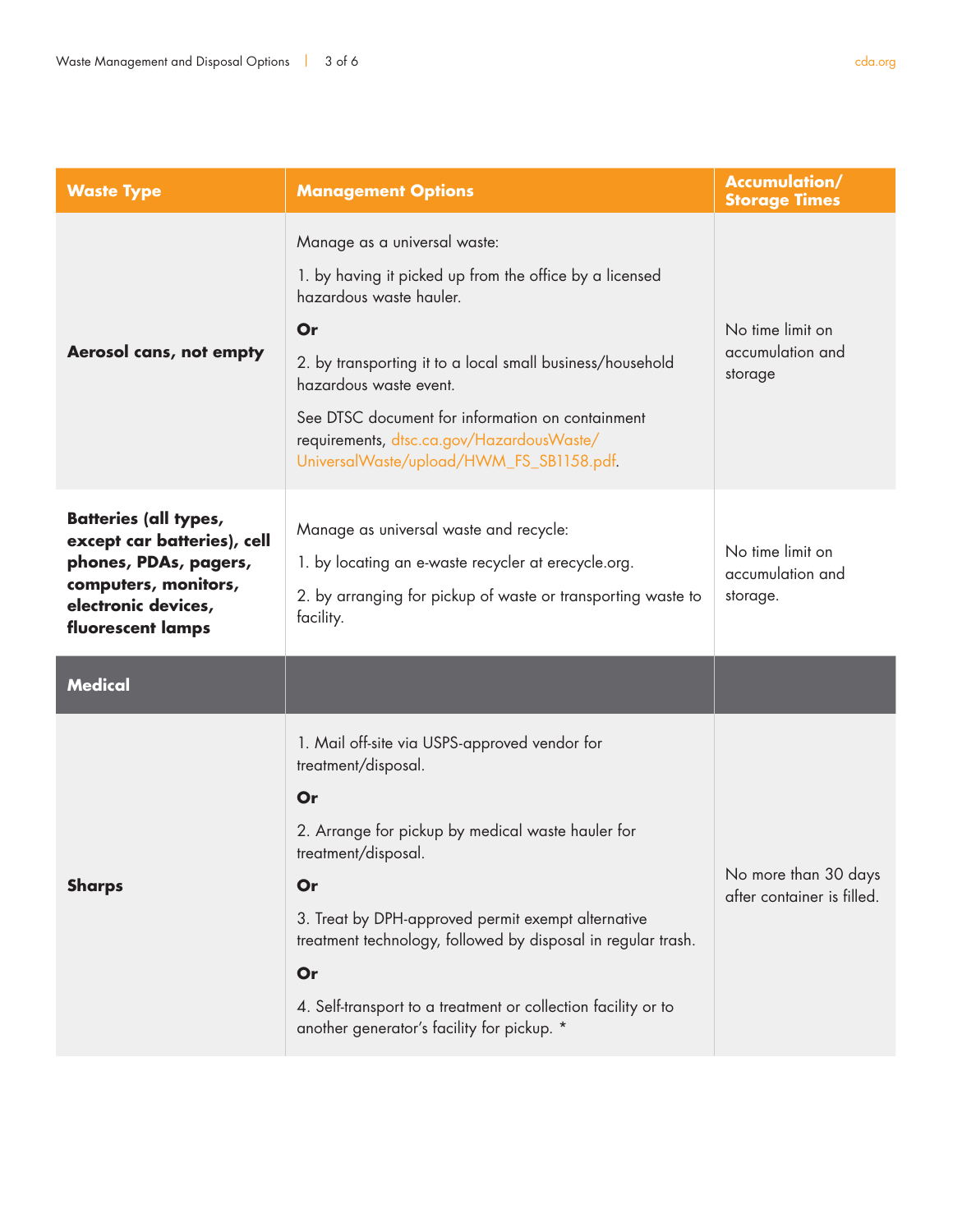| <b>Waste Type</b>                              | <b>Management Options</b>                                                                                                                                                                                                                                                    | <b>Accumulation/</b><br><b>Storage Times</b>                                                                                         |
|------------------------------------------------|------------------------------------------------------------------------------------------------------------------------------------------------------------------------------------------------------------------------------------------------------------------------------|--------------------------------------------------------------------------------------------------------------------------------------|
| <b>Anesthetic carpules</b>                     | 1. If completely empty, place in regular trash.<br>2. If anesthetic still present, manage as biohazardous<br>pharmaceutical waste.<br>3. If blood has been aspirated, place in sharps container.                                                                             |                                                                                                                                      |
| <b>Biohazardous - solid</b><br>"red-bag" waste | 1. Mail off-site via USPS-approved vendor for<br>treatment/disposal.<br>Or<br>2. Arrange for pickup by medical waste hauler for<br>treatment/disposal.<br>Or<br>3. Self-transported to a treatment or collection facility or to<br>another generator's facility for pickup.* | If less than 20 lbs of<br>waste is generated per<br>month:<br>• 30 days if stored<br>above 0°C.<br>• 90 days if stored<br>below 0°C. |
| Nonhazardous**<br>pharmaceutical               | 1. Mail off-site via USPS-approved vendor for treatment/<br>disposal.<br>Or<br>2. Arrange for pickup by medical waste hauler for<br>incineration                                                                                                                             | Up to one year.                                                                                                                      |
| All types combined in<br>one container         | 1. Mail off-site via USPS-approved vendor for treatment/<br>disposal.<br>Or<br>2. Arrange for pickup by medical waste hauler for<br>treatment/disposal.                                                                                                                      | No more than 30 days.                                                                                                                |

*\*Transportation of medical waste by the waste generator (owner or employee) to a treatment or collection facility or to another generator's facility for pickup is permissible as long as the waste generator complies with U.S. DOT Materials of Trade regulation. Refer to the sample Medical Waste Management and Disposal Plan for additional information. Transportation of medical waste generated by other waste generators requires a waste transport permit.*

*\*\* See below for management of controlled substances. Check pharmaceutical SDS to verify pharmaceutical is nonhazardous. Nonhazardous pharmaceutical waste must be managed as medical waste in California. Dispose of hazardous pharmaceutical waste appropriately and do not dispose down the drain.*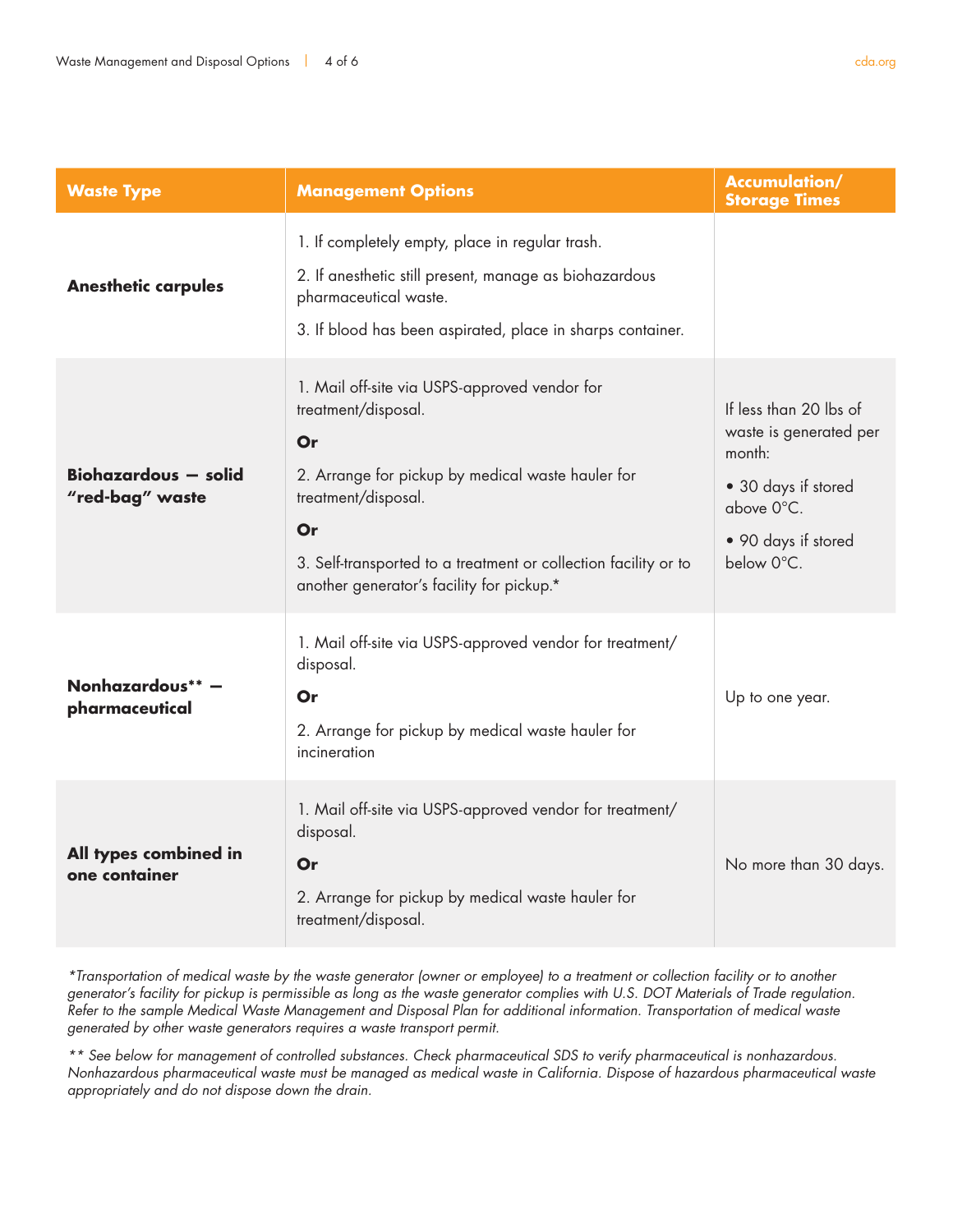### **How to Dispose of Control Substances**

Dispose of out-of-date, damaged or otherwise unusable or unwanted controlled substances, including samples, by transferring them to an entity that is authorized to receive such materials. These entities are referred to as "reverse distributors." Contact your local DEA field office (https://www.deadiversion.usdoj.gov/) for a list of authorized reverse distributors. Schedule II controlled substances should be transferred via the DEA Form 222, while Schedule III–V compounds may be transferred via invoice. Maintain copies of the records documenting the transfer and disposal of controlled substances for a period of two years.

# Disposal Options

#### *Waste Transporters*

A list of registered **hazardous waste transporters** can be found on the Department of Toxic Substances Control (DTSC) website.

A list of registered **medical waste transporters** can be found on the Department of Public Health (DPH) website.

# *Household Hazardous Waste Programs*

A list of local household hazardous waste programs can be found on cda.org/practicesupport. Not all HHW programs are alike, so pay attention to the types of waste your local program accepts.

# *Medical Waste Mail-Back Systems*

The small quantities of medical waste generated by dental practices make the use of mail-back systems practical. U.S. Postal Service-approved mail-back systems are available for all types of medical waste — expired/unused pharmaceuticals (noncontrolled substances), biohazardous waste and sharps. Some dental supply companies sell the systems listed below. You can also contact the companies directly. When combining sharps waste and biohazardous waste in one container, a small-quantity generator may store the combined waste at room temperature for no more than 30 days from the accumulation start date. Do not combine pharmaceutical waste with other types of medical waste. This list is not all-inclusive and inclusion on this list does not constitute an endorsement by CDA.

GRP & Associates (all types) 800.207.0976

HealthFirst (sharps and pharmaceutical) 888.963.6787

MailYourSharps.com (sharps and biohazardous) 866.210.2744

Medasend (sharps and biohazardous) 800.200.3581

Medical Waste Pros (all types) 888.755.6370

MediWaste Disposal (all types) 855.449.6334 (MEDI)